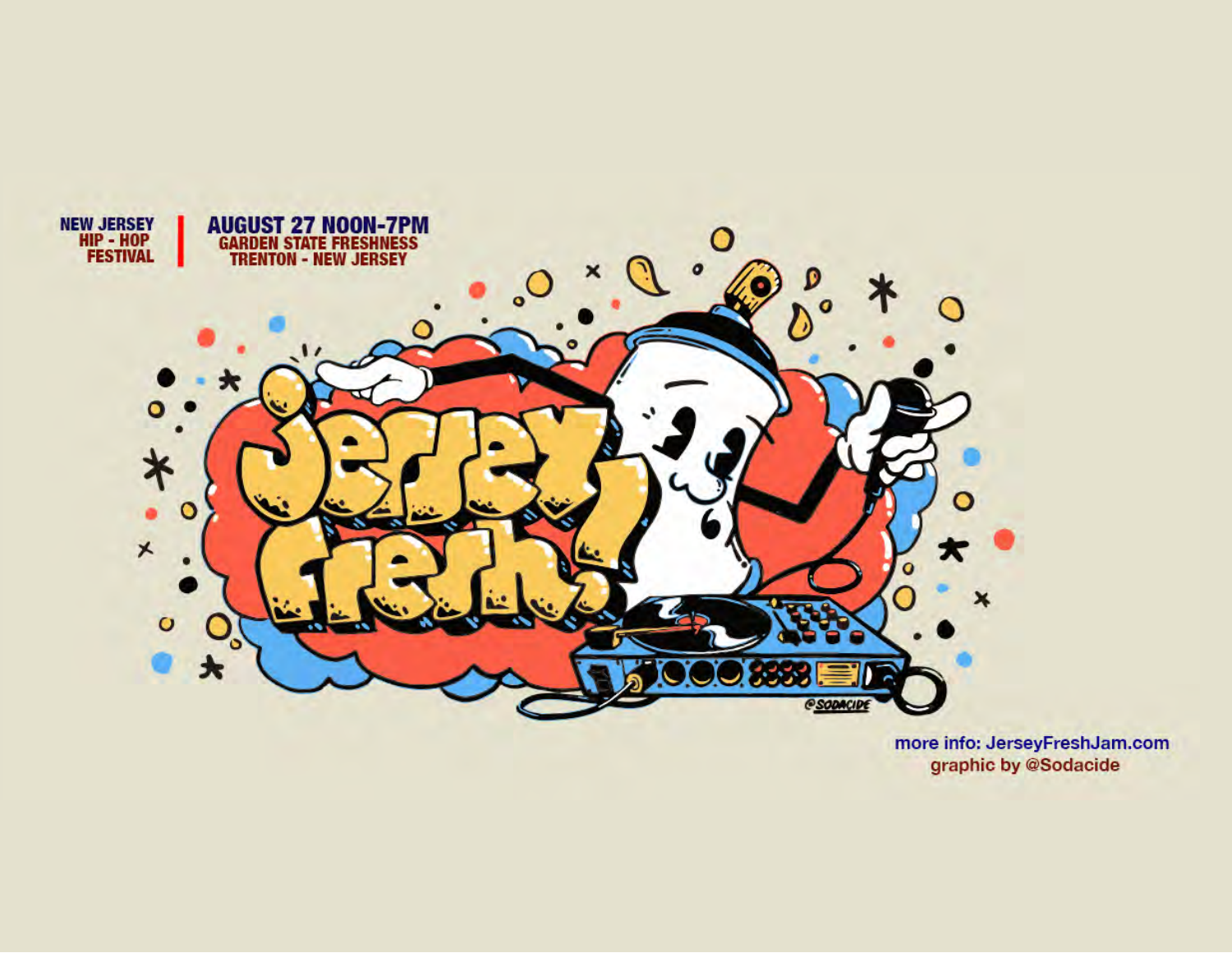

# A CELEBRATION OF ARTS, AND CULTURE SINCE 2005

The Jersey Fresh Jam is New Jersey's premiere Hip Hop festival. Since 2005, the event has grown from a small, humble event into one of the most respected celebrations of Hip Hop culture on the east coast. At the twilight of every summer, aerosol artists from far and wide converge to adorn the walls of Terracycle INC with their signature masterpieces, while local and regionally known emcees, bands, and DJs provide the soundtrack for the days' festivities. This event is free and open to the public. Come and share the excitement! Promote your business with this great opportunity and support your art community!

2022 - NOON - DUSK WHEN: 08 27 2022 - NOON - DUSK JUNEARD SE Y FRESH JAM.COM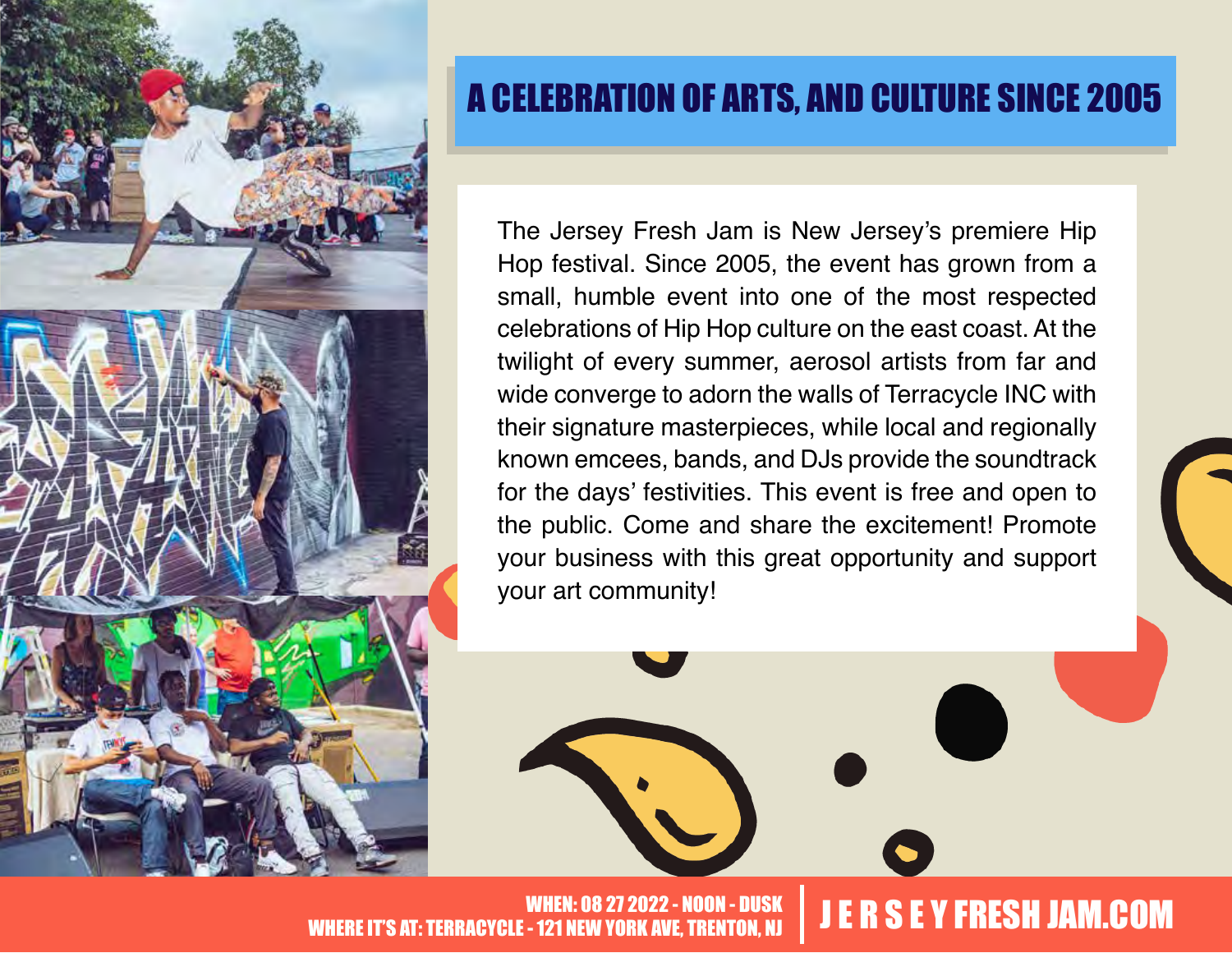# LEON RAINBOW MURAL PRODUCTIONS

**Leon Rainbow** has been curating the live art productions at Jersey Fresh Jam with the help of Vicious Styles Crew members Mek, Ras, and Proze (RIP) since 2005. We strive to bring the brightest and best artists in the tristate area with an emphasis on black, brown and female artists from around the region and abroad.

Support for Leon Rainbow's productions will go directly to: - Covering Paint & Art Materials - Artist Hospitality & Traveling





#### MUSIC DIRECTION DJ IT'S JUST AHMAD

**DJ Its Just Ahmad** has been DJing and directing the music at Jersey Fresh Jam since its inception. He is joined by AB Zulu Nation as the Master of Ceremonies. Notalble music performers Cappadonna, El Da Sensei, and Masta Ace as well as great underground MC's, DJ's, and Producers.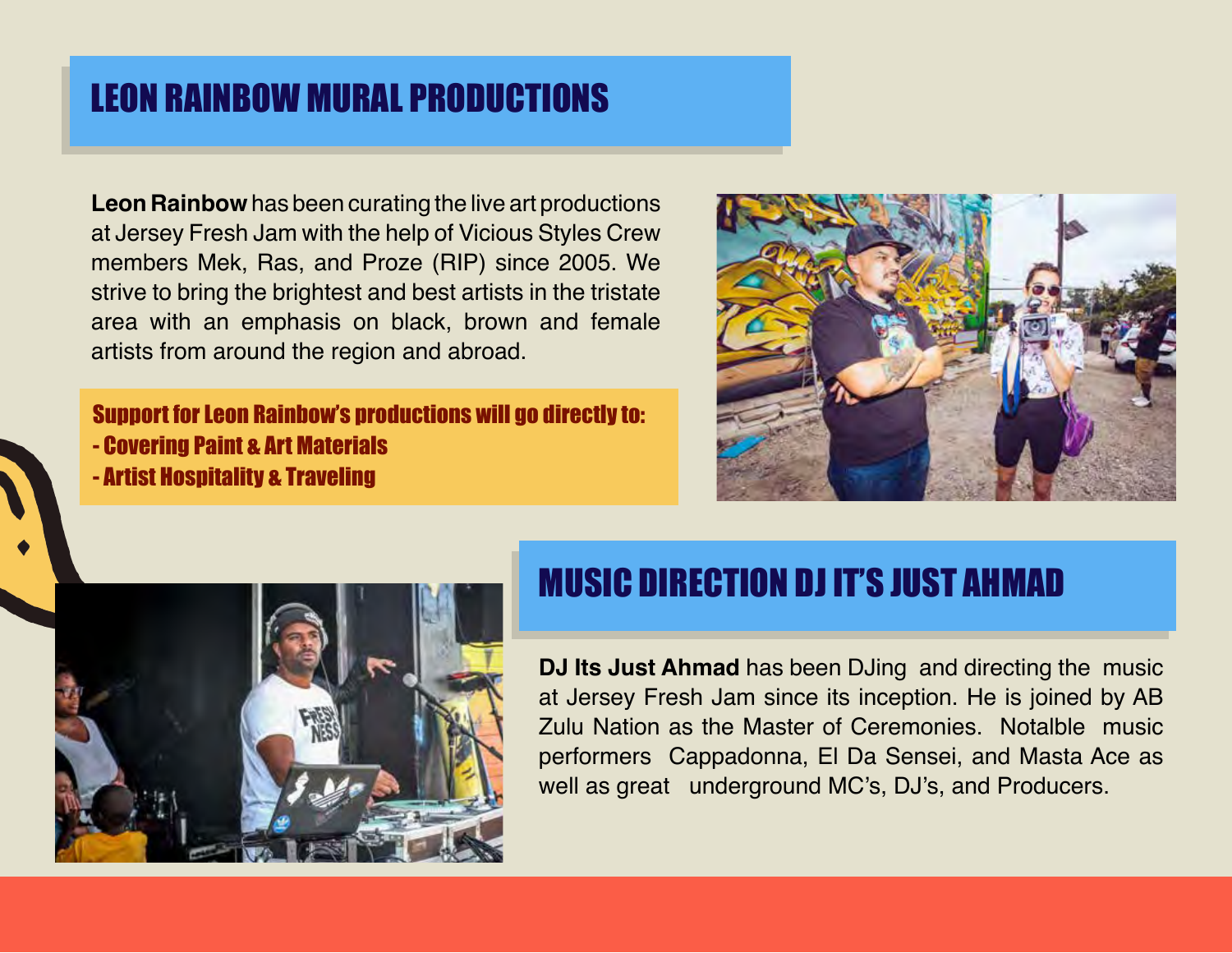

# OUR AREAS OF IMPACT

#### Local Business Vendors

Citywide and hyper-local community event exposure Logo, Name and product/service info included in JFJ business directory, website and event promotions.

#### Photographers / Videographers

Press passes and exclusive access to Jersey Fresh Jam Build professional portfolio shooting quality large scale events

Leverage recaps to create a referral network for outside bookings

Recap photos and videos will be tagged on website and digital promotion

#### 27 2022 - NOON - DUSK WHEN: 08 27 2022 - NOON - DUSK JUNEARD SE Y FRESH JAM.COM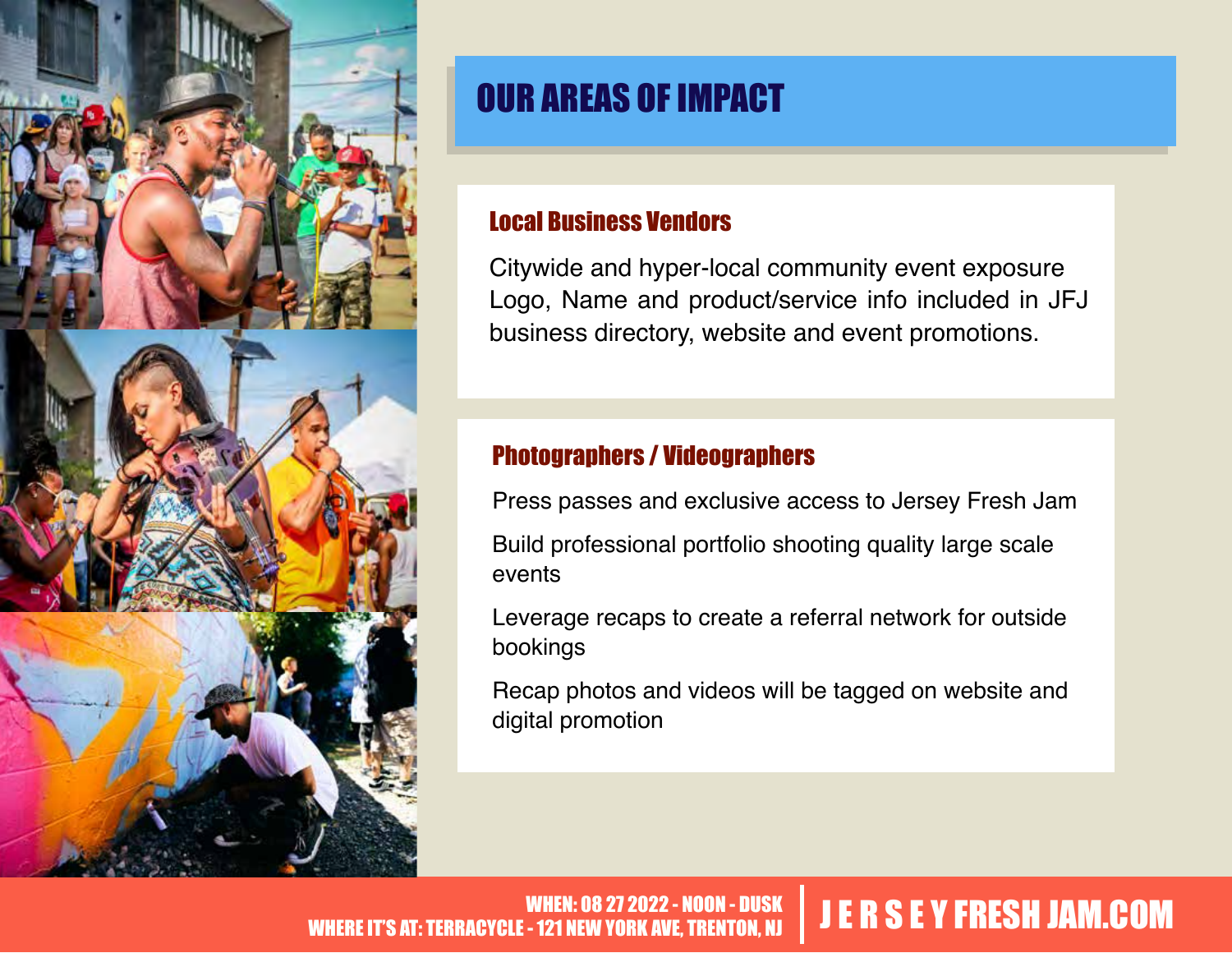### BECOME A JERSEY FRESH JAM PARTNER

Is your brand looking to get more involved in the local community?

If corporate social responsibility is part of your mission, becoming a Jersey Fresh Jam Sponsor is the perfect way to make an immediate impact!

Corporate music festivals are often large financial commitments and rarely contribute back to the local creative economy. They spend massive amounts of capital to book "mainstream" talent that can attract large crowds but have been commercialized to a point that the only true beneficiaries are the national brands and agencies attached to them, not the local creative community. Truth be told, the enormous influence these corporate interests have on the market actually reduces the recognition and support for local establishments.

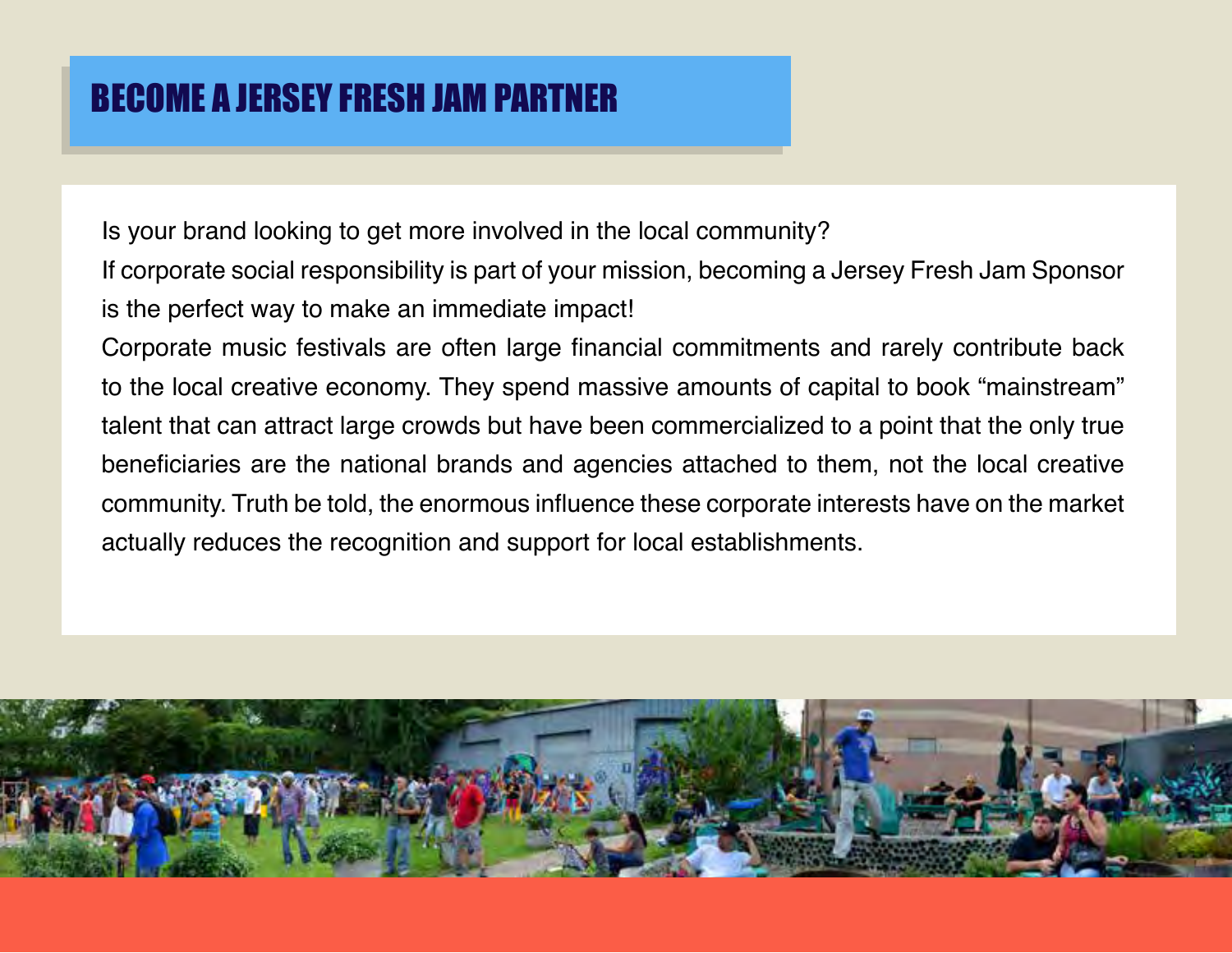

# PRESENTING SPONSOR \$5,000

Logo Placement On All Digital & Traditional Media **Communications** 

Full Category Exclusivity

Prominent Signage At Main Entrance and Event Stage

Two (2) 10' x 10' Tabling & Activation Areas

Media Access and Downloadable Link to Photos & Videos Logo Placement on Promotional T-Shirt and Merchandise

 $\boldsymbol{\times}$ 

WHEN: 08 27 2022 - NOON - DUSK WHEN: 08 27 2022 - NOON - DUSK JUNEARD SE Y FRESH JAM.COM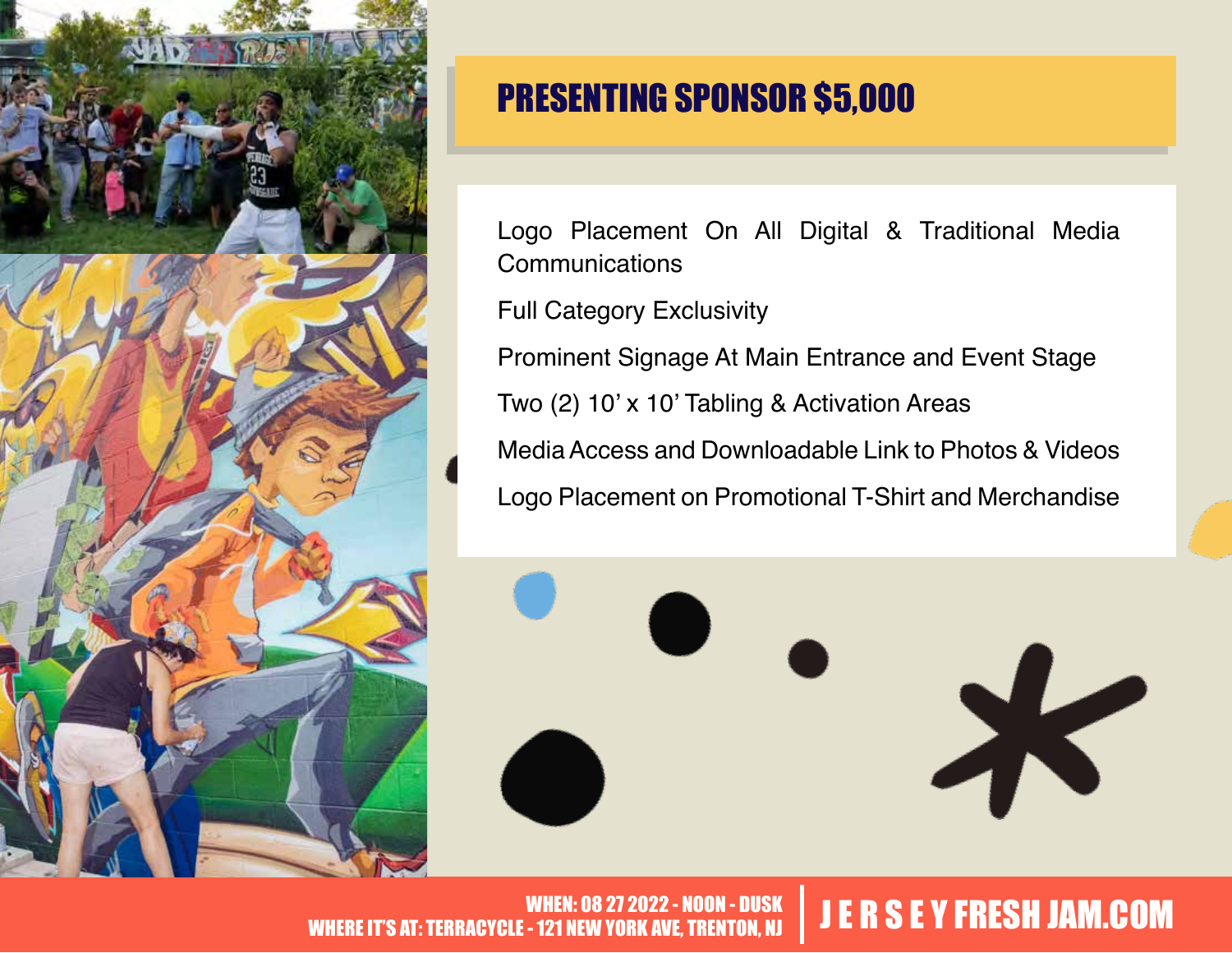# GRAFFITI ARTIST SPONSOR \$1,000

"Graffiti Artist Presented By"

Logo and Name Placement on Website, Digital Flyers

Exclusive Access to Host Sampling & Giveaways at

One (1) 10' x 10' Tabling & Activation Area

Sponsor Branded VIP & Access to Artist Area

Exclusive Media Access and Downloadable Link to Photos & Videos

#### BREAK DANCING SPONSOR \$1,000

"Break Dancing Area Presented By" Logo and Name Placement on Website, Digital Flyers Exclusive Access to Host Sampling & Giveaways at One (1) 10' x 10' Tabling & Activation Area Sponsor Branded VIP & Access to Artist Area Exclusive Media Access and Downloadable Link to Photos & Videos